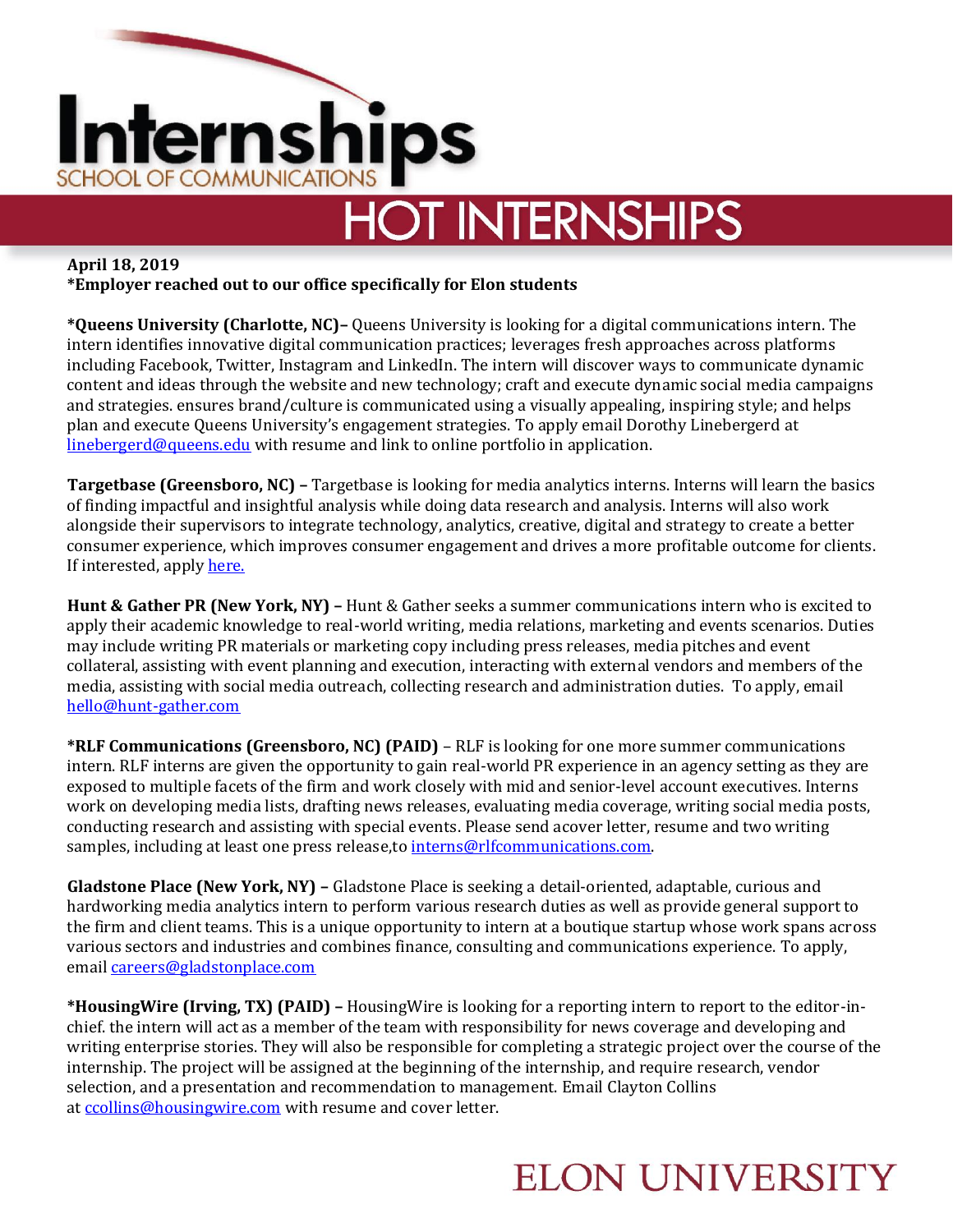

# **HOT INTERNSHIPS**

**Allied Global Marketing (Los Angeles, CA) –** Allied Global Marketing is looking for a graphic design intern for this summer. Interns will be working in a fast-paced environment for some of the top names in the entertainment, lifestyle and consumer products industries. Day to day duties consist of supporting senior staff by creating mockups and wireframes for social media, websites, eblasts, web apps and more. Interns will also find inspiration for type layouts or image compositions as well as video editing and animation creation. If interested, apply [here.](https://www.linkedin.com/jobs/view/1222536585/)

**Warner Brothers (Burbank, CA) (PAID) –** Warner Bros. Entertainment Inc. is looking for several interns for this summer, including editorial interns and creative development interns. Interns will gain insight and knowledge of the industry by way of practical work experience, such as reviewing dailies, creating and maintaining lists of available actors, writers, and directors, and other various projects to gain exposure to all facets of the business. If interested, learn more [here.](https://www.warnerbroscareers.com/find-jobs/)

**The New York City Police Department (New York NY)(PAID) –** NYPD is looking for several communications interns for this summer including photography interns, media analytics interns, and creative graphic design interns. Interns will work on research and data analysis; digitalizing media; assist with special events and press conferences; scheduling and organization of press credentials. To learn more about the many opportunities, click [here.](https://a127-jobs.nyc.gov/psc/nycjobs/EMPLOYEE/HRMS/c/HRS_HRAM.HRS_APP_SCHJOB.GBL?Page=HRS_APP_JBPST&Action=U&FOCUS=Applicant&SiteId=1&JobOpeningId=387518&PostingSeq=1&)

**\*IHG(Atlanta, GA) PAID) –** IHG is a hospitality company looking for communications interns. Interns will perform a variety of duties for managers and/or department of an assigned business unit, coordinate special projects for the assigned department to support business operations. They will also research and compile a variety of moderately complex data to include creating spreadsheets or databases for maintaining and reporting management information; may require some analysis of data. If interested, apply [here.](https://careersearch.ihg.com/en/all/all/job-details-page?jobNumber=R163218) 

**Sinclair Broadcast Group (Washington, D.C.) –** SBG is looking for TV, broadcast, editorial, photography, reporting and production interns for this summer. Among the many diverse opportunites, interns will write and edit stories, pitch stories, manage social media platforms, shadow producers to learn about writing scripts, edit video, help build graphics, and work alongside producers, photographers and reporters. If interested, learn more [here.](https://sbgtv-openhire.silkroad.com/epostings/index.cfm?fuseaction=app.dspjob&jobid=11785&company_id=17011&version=1&jobBoardId=3337) DEADLINE **FRIDAY**!

**Financial Times (New York, NY)(PAID) –** FT is looking for a summer reporting intern. Interns will have the opportunity to work alongside world-class professionals to gain exposure to one of the most recognizable publications in the world. Interns will report and write articles as well as create various kinds of high-value content (such as videos and charts) for their sophisticated readers. If interested, apply [here.](https://www.linkedin.com/jobs/view/1225098951/)

**Gigantic Pictures (New York, NY) -** Gigantic pictures is looking for production and film interns for this summer. Gigantic Pictures works with a small group of interns who they aim to equip with the practical knowledge and skills required for many entry-level film jobs as well as those that can be applied to their own work. In addition to working alongside the heads of Gigantic Pictures, interns also support our writers, directors, and outside collaborators by completing research and script coverage. If interested, learn more here.

**Elon University Student Health (Elon, NC) (PAID) (Not for Credit) -** Elon student health is looking for a wellness promotion intern. Duties include brief presentations to student groups, attending weekly meetings with the faculty advisor, designing and implementing health promotion and communication strategies, assisting with posters or custom content using Photoshop and/or Indesign, and researching and gathering material for the website and Instagram. Refer to EJN for more information job posting ID 9010. Great for building your ePortfolio!

## **ELON UNIVERSITY**